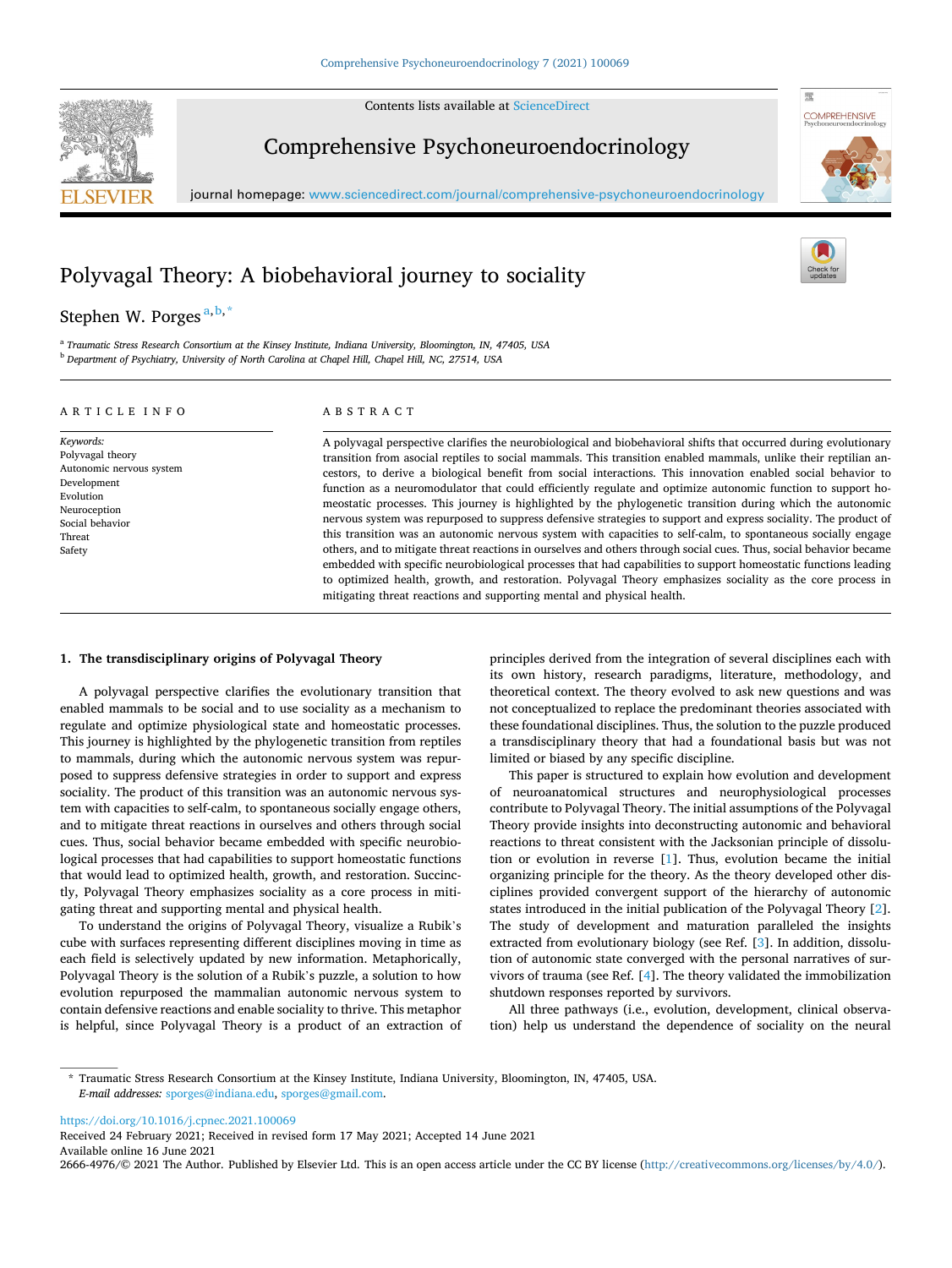regulation of the autonomic nervous system. From evolutionary biology, we see shifts in structure and function of the autonomic nervous system as asocial vertebrates evolved into social mammals with a biological imperative to connect, nurse, cooperate, and trust select others (e.g., Ref. [\[5\]](#page-6-0). From developmental biology, we observe shifts in neural regulation of the autonomic nervous system starting during the last trimester that prepare the newborn to suckle, breathe, and to co-regulate. From the study of trauma, we see the dissolution of many of these social systems with profound consequences for mental and physical health (see Ref. [\[4\]](#page-6-0). Similarly, during difficult deliveries, the neonate follows a predictable pattern of dissolution that is characterized by a sequence of loss of heart rate variability, metabolically costly tachycardia, and finally the shutting down of vital systems as indexed by life-threatening bradycardia (Reed et al., 1999).

#### **2. Historical context**

The early conceptualization of the vagus in mammals focused on an undifferentiated efferent (motor) pathway that was assumed to modulate tone concurrently to several target organs. Little attention was directed in afferent (sensory) limb of the vagus that provides dynamic feedback to the brainstem structures regulating the efferent outflow. Thus, neural circuits regulating the supradiaphragmatic (e.g., myelinated vagal pathways originating in the nucleus ambiguus and terminating primarily above the diaphragm) were not functionally distinguished from the subdiaphragmatic (e.g., unmyelinated vagal pathways originating in the dorsal motor nucleus of the vagus and terminating primarily below the diaphragm). Without this distinction, research and theory in psychophysiology and psychosomatic medicine focused on the paired antagonism between the parasympathetic and sympathetic innervation to target organs. The consequence of an emphasis on paired antagonism in physiology was an acceptance and use of global constructs (i.e., autonomic balance, sympathetic arousal, vagal tone) without documenting the specific neural pathways and feedback circuits involved in dynamically regulating the autonomic nervous system. Missing was an understanding of how areas of the brain communicated with and regulated the visceral end organs of the autonomic nervous system.

More than 50 years ago, W. Hess [\[6\]](#page-6-0) proposed that the "autonomic" nervous system was not solely "vegetative" and automatic but was an integrated system with both peripheral and central neurons. Hess demonstrated the influence of the hypothalamus on the autonomic nervous system. By emphasizing the central mechanisms that mediate the dynamic regulation of peripheral organs, Hess anticipated the need for methodologies and technologies to continuously monitor the neural circuits involving both defined brain structures and peripheral nerves in the regulation of visceral function and state. Consistent with these insights, the Polyvagal Theory was proposed and methods were suggested to extract the time course of the influence of two vagal circuits on the beat-to-beat heart rate pattern [[2,7\]](#page-6-0).

Polyvagal Theory was introduced as an attempt to shift the science of psychophysiology from a descriptive science conducting empirical studies and describing correlations between psychological and physiological processes to an inferential science generating and testing hypotheses related to common neural pathways involving both mental and physiological processes. It was the first volley in a conceptual dialog challenging the questions and methods involved in psychophysiological research and especially in the sub-domain of cardiovascular psychophysiology.

Psychophysiology emerged in the 1960s, a relatively atheoretical empirical period of science in which a simplistic arousal theory dominated research. Basically, arousal theory emphasized that arousal was a linear construct indexing a dimension from low to high levels of activation that could be measured or inferred from observing behavior or physiology. The relationship between arousal and performance was often portrayed as an inverted U- shaped function in which optimal

performance occurred within a midlevel range, while poor performance was observed at low and high levels of arousal. This relationship was known as the Yerkes-Dodson law [[8](#page-6-0)]. Metaphorically, arousal represented the energy of the human nervous system. Arousal was easily understood, since when it was reflected behaviorally it could be quantified as greater activity and when reflected autonomically it could be observed as increases in sweating and heart rate.

Early psychophysiological research assumed that peripheral autonomic measures provided sensitive indicators of arousal. This view was based on a rudimentary understanding of the autonomic nervous system in which changes in electrodermal activity (e.g., sweating) and heart rate were assumed to be accurate indicators of sympathetic activity. As the activation arousal theory developed, a continuity between peripheral autonomic responses and central mechanisms was assumed (see Ref. [\[9\]](#page-6-0), and sympathetic activity was assumed to parallel activation of the brain. According to this assumption, organs influenced by sympathetic efferent fibers, such as the sweat glands, blood vessels, or the heart were potential indicators of limbic or cortical activity [\[10](#page-6-0)–12].

Although the specific pathways relating these various levels were never outlined and are still sketchy, electrodermal (e.g., GSR) and heart rate became the primary focus of research during the early history of the Society for Psychophysiological Research. This was due to their presumed sympathetic innervation and, in part, to their measurement availability. By default, this emphasis created a research environment that neglected several important factors (a) parasympathetic (e.g., vagal): influences, (b) interactions between sympathetic and parasympathetic processes, (c) peripheral autonomic afferents, (d) central regulatory structures, (e) the adaptive and dynamic nature of the autonomic nervous system, and (f) phylogenetic and ontogenetic differences in structural organization and function. In the initial presentation Polyvagal Theory was an attempt to provide an integrated theory [[2](#page-6-0)], based on the literatures of several disciplines, that would provide the basis for testable hypotheses relating autonomic function to sociality and health in humans and non-human mammals.

#### **3. Evolution repurposes the neural regulation of the autonomic nervous system to support sociality**

Evolution informed the development of Polyvagal Theory. Through the lens of evolution, the theory focused on how mammals adapted many of the phylogenetical ancestral structures that evolved to support survival in a hostile world. Note that the title of the initial publication presenting the theory [[2](#page-6-0)] is actually a synopsis of the theory - O*rienting in a defensive world: Mammalian modifications of our evolutionary heritage. A Polyvagal Theory.* The title summarizes a phylogenetic narrative in which the survival of mammals was dependent on an ability to downregulate and modify the innate defensive systems that were inherited from their reptilian ancestors. These embedded vestigial circuits with their emergent adaptive strategies are embedded in genes of mammals. For mammals, whose survival is dependent on their sociality to cooperate, to connect, and to co-regulate (e.g. Ref. [[5](#page-6-0)], the ancient defense programs had to be harnessed and repurposed to enable the expression of several defining features including signals of safety and calmness in proximity to another trusted mammal.

Polyvagal Theory's interest in investigating mammalian autonomic regulation from a phylogenetic perspective does not focus on the obvious similarities with more ancient vertebrates. Rather, it focuses on the unique modifications that enabled mammals to optimize their survival. Consistent with this theme, Polyvagal Theory focuses on the evolved neural circuits that enabled mammals to down regulate the sympathetic activation that could support mobilization to fight or flee, to reduce psychological and physical distance with conspecifics, and to functionally co-regulate physiological and behavioral state. The theory focuses on the transition from reptiles to mammals and emphasizes the neural adaptations that enable cues of safety to down regulate states of defense. Within Polyvagal Theory the evolutionary trend has led to a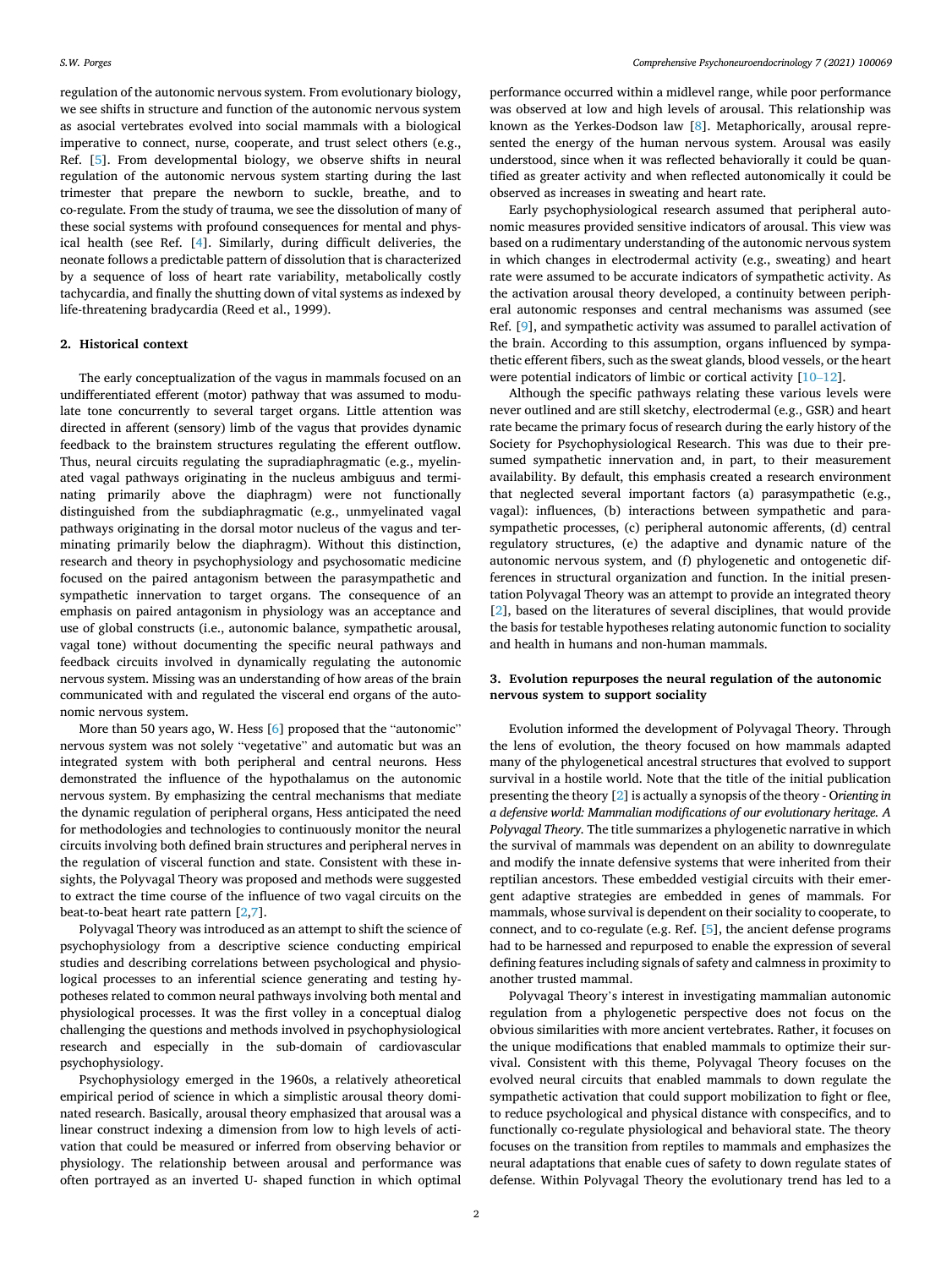conceptualization of an emergent and uniquely mammalian social engagement system in which a modified branch of the vagus is integral. Neuroanatomically, this system is dependent on a brainstem area known as the ventral vagal complex. This area not only regulates the mammalian ventral cardio-inhibitory vagal pathway, but also regulates the special visceral efferent pathways controlling the striated muscles of the face and head. This does not preclude other structures being involved in mammalian social engagement behaviors or homologous structures in other vertebrates who do not share our phylogenetic history being involved in social engagement behaviors.

The relationship between mothers and their nursing offspring illustrates the social engagement system in action. To survive mammalian offspring must initially nurse as the primary mode of ingesting food. To nurse the infant must suck, a process dependent on a brainstem circuit involving the ventral vagal complex. Survival is dependent on the infant's nervous system efficiently and effectively coordinating suckswallow-breathe-vocalize behaviors with vagal regulation of the heart through the ventral vagal pathways originating in the nucleus ambiguus. Through maturation and socialization, this 'ingestive' circuit provides the structural neural platform for sociality and co-regulation as major mediators to optimize homeostatic function leading to health, growth, and restoration (see Ref. [[3](#page-6-0)]. For mammals there is a dependency between reactions to contextual cues and the function of this circuit. Cues of threat may disrupt, while cues of safety may enhance function. The sensory branches of the facial and trigeminal nerves provide major input into the ventral vagal complex. Functionally, changes in the state of this circuit, through the process of dissolution, will either 'disinhibit' phylogenetically older autonomic circuits to support defense (e.g., predator, disease, physical injury, etc.) or inform all aspects of the autonomic nervous system, including the enteric system (e.g. Refs. [\[13](#page-6-0), [14\]](#page-6-0), to optimize homeostatic function.

Mammals uniquely have detached middle ear bones, which distinguishes mammals from reptiles in the fossil record. Detached middle ear bones expand the frequency band that mammals can hear and provide a 'safe' frequency bands in which they can socially communicate that will not be detected by reptiles.

Middle ear bones are small bones that separated from the jawbone during gestational development and form an ossicle chain that connects the eardrum to the inner ear. Small muscles regulated by branches of the trigeminal and facial nerves regulate the transfer function of the middle ear and determine the frequencies of sounds transduced through middle ear structures by controlling the stiffness of the ossicle chain. When the chain is stiff, the eardrum is tighter and low frequency sounds are attenuated, when the muscles relax, lower frequency sounds pass into the inner ear. In all mammalian species, based on the physics of their middle ear structures, there is a frequency band of perceptual advantage that is expressed when the middle ear muscles contract (see Ref. [[15\]](#page-6-0). It is within this frequency band that social communication occurs, the low frequencies that through evolution been associated with predator are attenuated [[16\]](#page-6-0).

Interestingly, the coordination of the contraction and relaxation of these small muscles are frequently co-regulated with autonomic state and thus contract when there is strong ventral vagal tone to promote social communication and co-regulation. In contrast, when the autonomic nervous system shifts to a state of defense the muscles relax to detect low frequency predator sounds, which support defense strategies with auditory cues. The link between behavioral and autonomic state and listening is obvious in the study of language delays and auditory processing problems in children. Many children with problems in auditory processing also have behavioral state regulation limitations. This neurophysiological link provides a portal to regulate autonomic state through acoustic stimulation, which is easily observable when a mother calms her infant using prosodic vocalization. Similarly, we can observe the potent calming influences when a pet is calmed by the voice of a human. In addition, clinicians frequently report that survivors of trauma experience an auditory **hypersensitivity to background** 

#### **sounds and an auditory hyposensitivity to human voices** [[17\]](#page-6-0).

Through the evolution of vertebrates there are strong trends in the structures involved in regulating autonomic function. These trends may be summarized as moving from chemical to neural and then evolving greater specificity, efficiency, and speed through feedback circuits involving myelinated pathways. Evolution is a process of modification in which existing structures and circuits are modified to serve adaptive functions. In mammals, three primary autonomic states with specific neural circuits are observable and emerge at different times within the evolutionary history of vertebrates. In Polyvagal terms, the newest is labeled the *ventral vagal complex*, the oldest is *the dorsal vagal complex*, and in between is a spinal *sympathetic nervous system* evolved. Thus, evolution informs us of the sequence through which three circuits regulate autonomic function.

### **4. Dissolution explains responses to threat, chronic stress, and illness**

Polyvagal Theory, following the work of John Hughlyns Jackson [[1](#page-6-0)], assumes a phylogenetic hierarchy in which the newer circuits inhibit the older. Thus, when the ventral vagus and the social engagement system are dampened or go offline, the autonomic nervous systems move into a sympathetic state that supports mobilization. If this functional shift in state does not lead to a positive survival outcome, the autonomic nervous system may abruptly shut down via the dorsal vagal circuit. Jackson described this process of sequentially disinhibiting older structures as *dissolution* or evolution in reverse. Jackson used dissolution to explain the consequence of brain damage and disease, while Polyvagal Theory applies the principle of dissolution to adaptive autonomic reactions to cues of threat, which optimistically are reversible by cues of safety.

Convergent parallels with the phylogenetic evidence come from anatomical studies investigating human embryological origins and development of the autonomic nervous system through anatomical research via human autopsy studies (see Ref. [\[18](#page-6-0)]. Being informed by the autopsy studies, provides an opportunity to link maturational landmarks from anatomical studies with research monitoring fetal and preterm heart rate patterns. The neuroanatomical literature documents a maturational trend of myelination of the ventral vagus during the last trimester, with notable changes occurring after 30 weeks gestational age (see Ref. [\[3\]](#page-6-0). In our research we have been able to infer the maturation of the ventral vagal circuit by monitoring respiratory sinus arrhythmia in high-risk preterm newborns [19–[22\]](#page-6-0).

In full term newborns it is possible to observe a predictable 'dissolution' sequence during challenging deliveries. This sequence is initiated by a withdrawal of ventral vagal tone (i.e., depressed respiratory sinus arrhythmia) leading to tachycardia and finally to potentially lethal bradycardia (see [\[33](#page-6-0)]). The literature supporting this maturational trend is summarized in Porges and Furman [\[3\]](#page-6-0). This literature documents that high-risk preterm newborns enter the post-partum world unprepared to cope with the environmental challenges. By entering the world with an immature ventral vagal circuit, the neural circuits regulating the high-risk newborn are prone to recruit the threat reactions of the functionally available sympathetic nervous system that would produce the metabolic costly tachycardia (i.e., increases in heart rate) or the dorsal vagal circuit that would produce a potentially lethal bradycardia (i.e., rapid and massive decreases in heart rate). Both reactions disrupt homeostatic function and compromise the preterm neonate's viability.

The survival challenges of the high-risk preterm infant provide a real-life example validating several features of Polyvagal Theory. First, we observe the hierarchical organization of the mammalian autonomic nervous system in the support of basic homeostatic processes that lead to optimized health, growth, and restoration. Juxtaposed to the traditional paired antagonism model of the autonomic nervous system that would focus on a hypothetical autonomic balance, we are informed that homeostasis requires the ventral vagus to functionally calm the autonomic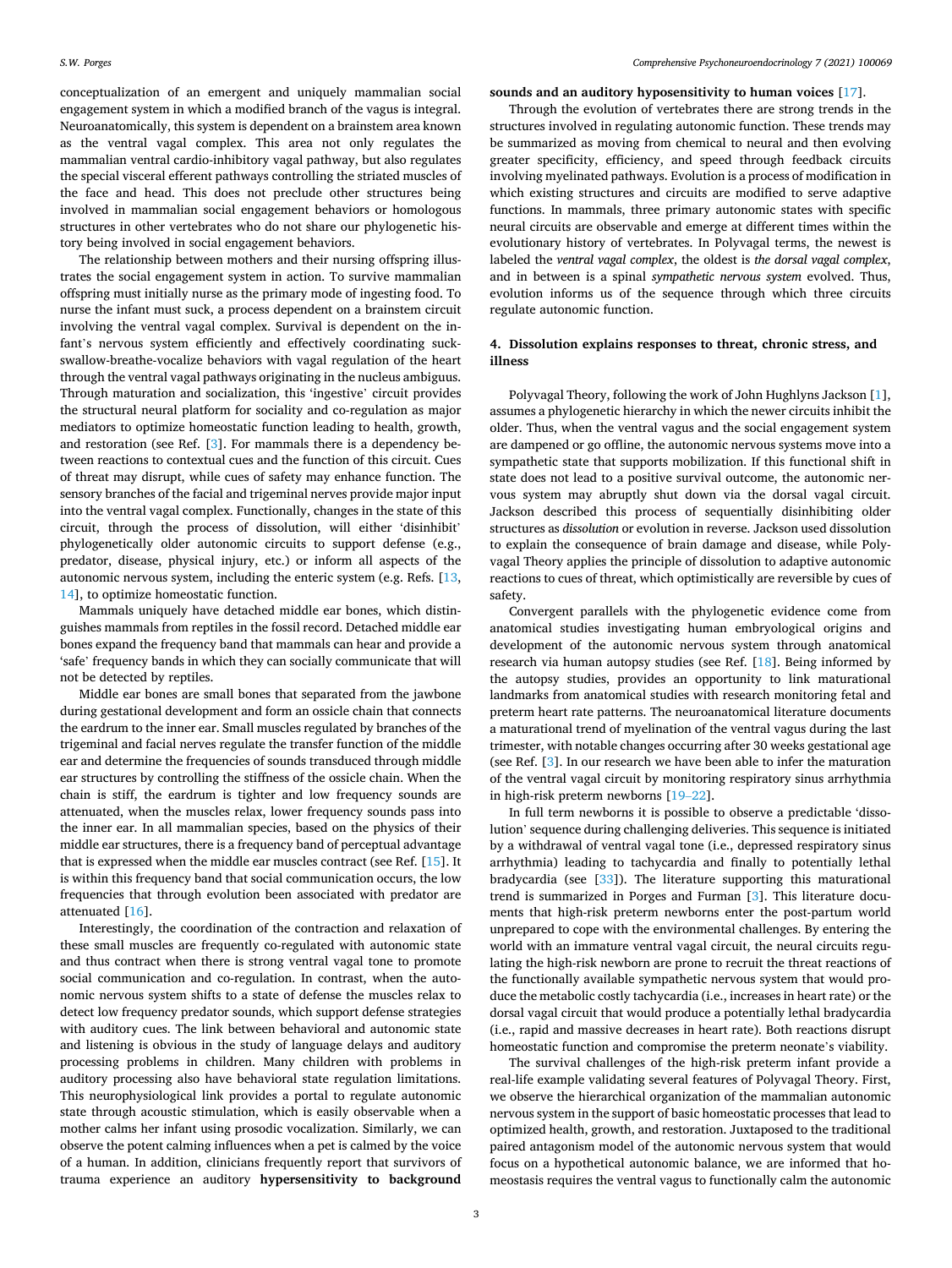nervous system to enable resources to be diverted from defense and directed towards health, growth, and restoration. Second, under challenge we observe the process of dissolution. Third, we observe the development and coordination of the social engagement system as the preterm develops the capacity to coordinate suck-swallow-breathe, which is followed by directed vocalizations and facial expressivity leading to sending cues of calmness and distress. These examples provide an understanding that stress or threat reactions may be operationally defined as the shifting of neural regulation of autonomic nervous system (i.e., withdrawal of ventral vagal tone) into a state that does not support homeostatic processes.

Metaphorically, the high-risk preterm neonate comes into the world with an autonomic nervous system that is more reptilian than mammalian. During the last trimester, the ventral vagus develops. Preterm neonates are frequently born prior to the development of a functional ventral vagus (see Refs. [[21,22\]](#page-6-0). Without a functioning ventral vagus, the preterm neonate is predisposed to react with a 'reptilian' defensive response via the dorsal vagal pathway to stressors and challenges of birth. When recruited for defense, the dorsal vagal system may produce bradycardia and apnea. For reptiles, who are not as oxygen needy as mammals, this reaction supports survival by minimizing detection by the predator by appearing not to be living. However, for the oxygen needy mammals this response pattern is potentially lethal.

A preterm infant's depressed social engagement system will have a negative impact on caregivers, who are anticipating reciprocal cues of social connection via facial expressivity and prosodic vocalizations. The result may be a parent who feels they love their child, but their child does not love them. Similar disconnects have been felt, if not voiced, by parents who have children with dampened social engagement systems, such as children on the spectrum of autism. In addition, children of depressed parents may interpret their parents' dampened emotionality as reflecting disinterest or lack of love.

#### **5. Polyvagal Theory: a testable solution of the vagal paradox**

Polyvagal Theory emerged from my research studying heart rate patterns in human fetuses and newborns. In obstetrics and neonatology, the massive slowing of heart rate known as *bradycardia* is a clinical index of risk and assumed to be mediated by the vagus. During bradycardia, heart rate is so slow that it no longer provides sufficient oxygenated blood to the brain. This type of vagal influence on the fetal and neonatal heart could potentially be lethal. However, with the same clinical populations, a different index of vagal function was assumed to be a measure of resilience [[21\]](#page-6-0). This measure was the respiratory oscillation in beat-to-beat heart rate variability (i.e., respiratory sinus arrhythmia), which was the focus of my research for several decades. Animal research demonstrated that both signals could be disrupted by severing the vagal pathways to the heart or via pharmacological blockade (i.e., atropine), interfering with the inhibitory action of the vagus on the sinoatrial node (for review see Ref. [\[2](#page-6-0)]. These observations posed a paradox. How could cardiac vagal tone be both a positive indicator of health when monitored with heart rate variability and a negative indicator of health when it manifests as bradycardia?

The resolution to the paradox came from understanding how the neural regulation of the autonomic nervous system changed during evolution and that the sequence of these phylogenetic shifts in global autonomic regulation was mirrored in prenatal development. The study of comparative neuroanatomy identified a structural change in vagal regulation occurring during the transition from primitive extinct reptiles to mammals. During this transition, mammals evolved a functional diaphragm (also observed in some reptiles) and a second cardioinhibitory vagal motor pathway that originated in the ventral vagal nucleus (i.e., nucleus ambiguus). This vagal pathway provides the primary cardio-inhibitory influences on the heart. The circuit originating in the ventral vagal complex selectively services organs above the diaphragm (e.g., heart, bronchi) and interacts with the regulation of the

striated muscles of the face and head via special visceral efferent pathways. This uniquely mammalian ventral vagal pathway is myelinated and conveys a respiratory rhythm to the heart's pacemaker, resulting in a rhythmic oscillation in heart rate at the frequency of spontaneous breathing known as *respiratory sinus arrhythmia.* 

Polyvagal Theory uses evolution to highlight neuroanatomical and functional changes in how the brainstem regulates physiological state in mammals. These changes resulted in two vagal pathways operating in a hierarchal manner, with one pathway being protective and supporting homeostasis, while the other evolutionarily older pathway supports homeostasis only when the more evolutionarily modern vagus is functional [[13\]](#page-6-0). Other than this coordinating role, this more modern vagal pathway has other attributes that functionally constrain, inhibit, and dampen other components of the autonomic nervous system that can be recruited in defense - the sympathetic nervous system that supports fight and flight behaviors and the older vagal circuit that triggers immobilization, behavioral shutdown, diarrhea, and potentially lethal bradycardia. Thus, when the newer circuit is withdrawn (i.e., dissolution) there is a shift in physiological state (i.e., loss of ventral vagal tone) with major survival-related consequences as the neural regulation of the autonomic nervous system shifts to defensive strategies from coordinating other attributes of the autonomic nervous system that optimize health, growth, restoration, and social behavior.

Polyvagal Theory extracts from contemporary neuroanatomy, neurophysiology, and evolutionary biology several basic uncontroversial conclusions: 1) mammals have two vagal pathways (i.e., supradiaphragmatic, subdiaphragmatic), 2) evolution and development provide insight into the changes in brainstem structures that enable mammals to be physiologically calm and socially interact. Functionally, mammals have neural attributes that act efficiently via rapidly responding cardioinhibitory fibers (e.g., ventral vagal pathways), capable of calming to promote social communication. The ventral vagal pathways also coordinate and repurpose circuits that evolved to support defense in socially relevant processes, such as play (i.e., ventral vagal influences constrain sympathetic reactivity), and intimacy (i.e., ventral vagal influences constrain dorsal vagal reactivity).

## **6. Polyvagal Theory links the mammalian autonomic nervous system to sociality**

The polyvagal model emphasizes the evolutionary transition from the extinct reptiles to primitive mammals to modern mammals and humans. This transition resulted in the capacity to functionally 'retune' the autonomic nervous system, thus fostering social engagement behaviors and permitting physiological state co-regulation through social interactions. The theory also provides an understanding of increased metabolic demands of mammals, when compared to reptiles. The theory emphasizes the need for social interactions in regulating the human autonomic nervous system and in fostering homeostatic functions. The theory further emphasizes that there are unique attributes of the mammalian autonomic nervous system that differ from reptiles and other earlier vertebrates including the integration of brainstem structures (i.e., ventral vagal complex) to coordinate the regulation of the ventral vagal nucleus (i.e., nucleus ambiguus) with special visceral efferent pathways emerging from cranial nerves V, VII, IX, X, and XI to form an early developmental survival-related suck-swallow-breathevocalize circuit. As these pathways mature, they form, as proposed by the Polyvagal Theory, a spontaneous social engagement system that supports homeostasis and co-regulation.

This link between vagal activity and social engagement behaviors potentially can be monitored through the output of ventral vagal pathways on the heart, providing a diagnostic and prognostic index of cardiac vagal tone (i.e., respiratory sinus arrhythmia). It is important to emphasize that respiratory sinus arrhythmia, by providing a quantifiable portal of the vagal contribution to the Social Engagement System, enables the structuring of testable hypotheses related to Polyvagal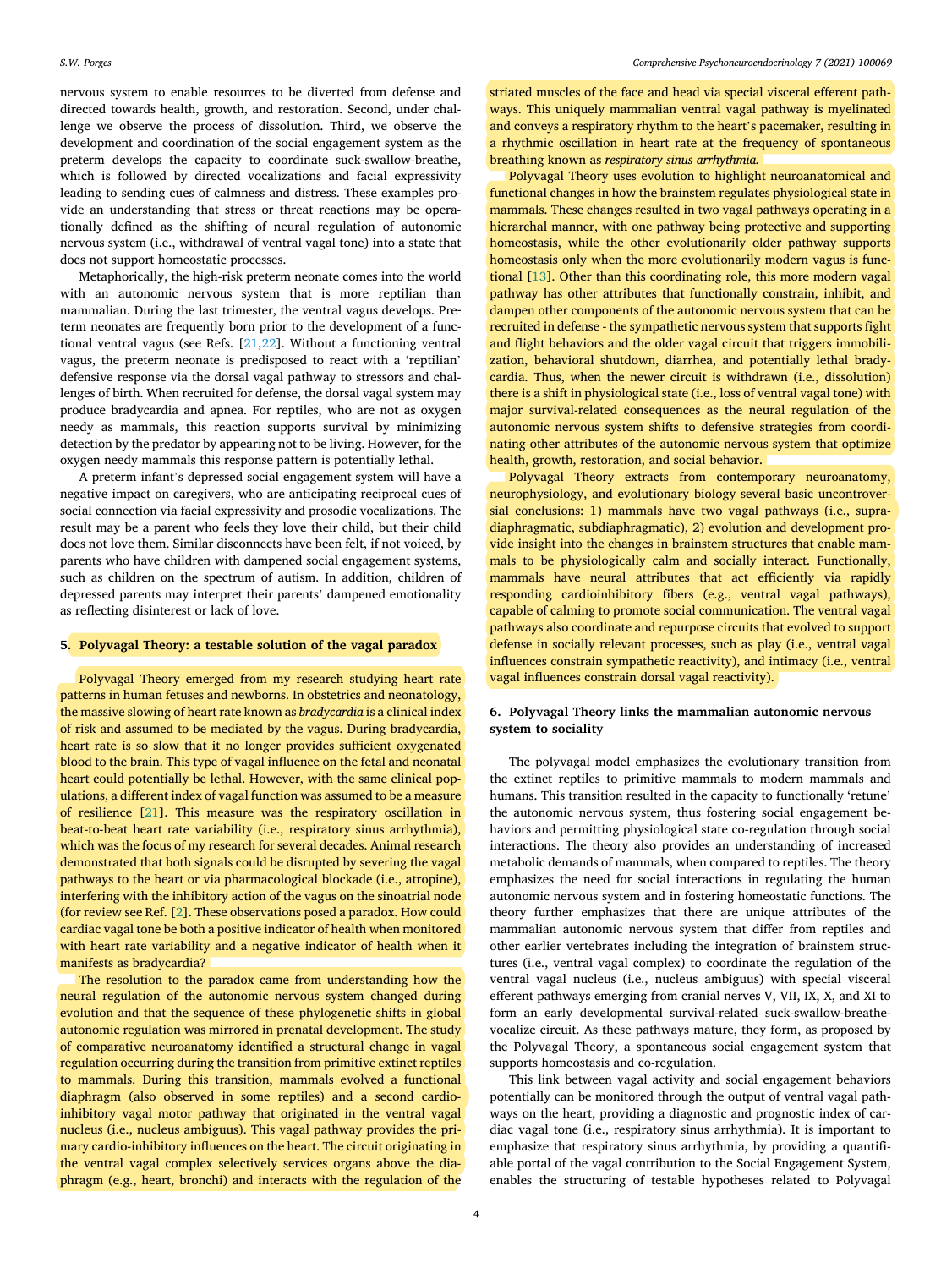Theory. However, the theory is not dependent on the attributes or even the evolutionary history of respiratory sinus arrhythmia. Thus, the theory links mental and physical health and well-being through the coregulation of autonomic state through social behavior. Since the model is based on a detailed literature review, the reader is encouraged to read the initial presentation of the theory (see Ref. [\[2\]](#page-6-0), and the subsequent updates [[7,23](#page-6-0),[24\]](#page-6-0).

#### **7. Autonomic state as an intervening variable**

Central to Polyvagal Theory is the role that the autonomic nervous system plays as an intervening variable influencing mammalian behavioral and physiological reactions to challenges both in the body (e. g., illness and distress) and in the environment (e.g., cues of threat and safety). The theory encourages us to think of autonomic state as a functional neural platform from which different adaptive behaviors and reactions may spontaneously emerge. The theory embraces a stimulusorganism-response (S-O-R), with autonomic state being a measurable intervening variable, rather than a deterministic S-R model that has been prevalent in both behaviorally oriented psychology and mechanistic models of physiology. The theory proposes that there are three global autonomic states that functioned, in general, as a hierarchy that are phylogenetically ordered. In this model, the evolutionarily newest vertebrate autonomic modification is a mammalian ventral vagal circuit with features that support the mammalian dependence on transporting oxygenated blood to the brain and visceral organs and the regulation of physiological state through sociality and ingestion.

#### **8. Neuroception**

Polyvagal Theory proposes that the neural evaluation of risk and safety reflexively triggers shifts in autonomic state without requiring conscious awareness. Thus, the term "neuroception" was introduced to emphasize a neural process, distinct from perception, capable of distinguishing environmental and visceral features that are safe, dangerous, or life-threatening (Porges, 2003, 2004). A form of neuroception can be found in virtually all living organisms, regardless of the development of the nervous system. In fact, it could be argued that single celled organisms and even plants have a primordial nervous system that respond to threat. As mammals, we are familiar with reactions to pain (i.e., nocioception), a type of neuroception. We react to pain prior to our ability to identify the source of the stimulus or even of an awareness of the injury. The detection of threat appears to be common across all vertebrate species. However, mammals have an expanded neuroception capacity in which they not only react instantaneously to threat, but also respond instantaneously to cues of safety. It is this latter feature that enables mammals to down regulate defensive strategies to promote sociality by enabling psychological and physical proximity without the consequences of injury. It is this calming mechanism that adaptively adjusts the central regulation of autonomic function to dampen sympathetic activation and to protect the oxygen-dependent central nervous system, especially the cortex, from the metabolically conservative reactions of the dorsal vagal complex (e.g., fainting, death feigning).

Polyvagal Theory proposes that neuroception functionally involves both top-down and bottom-up mechanisms. The process is assumed to be initiated via top-down pathways involving cortical areas located in or near temporal cortex that reflexively interpret cues of threat and safety. These areas of the cortex are sensitive to the intentionality of biological movements including voices, faces, gestures, and hand movements. Embedded in the construct of neuroception is the capacity of the nervous system to react to the intention of these movements. Neuroception functionally decodes and interprets the assumed goal of movements and sounds of inanimate and living objects. Thus, the neuroception of familiar individuals and individuals with appropriately prosodic voices and warm, expressive faces frequently translates into a positive social

interaction, promoting a sense of safety. Autonomic state responds to the top-down detect of risk or safety. The autonomic reactions sends sensory information regarding bodily feelings to the brain where they are interpreted and consciously felt. The bottom-up limb of the neuroception is functionally equivalent to interoception. Thus, although we are often unaware of the stimuli that trigger different neuroception responses, we are generally aware of our body's reactions (i.e., visceral feelings) embodied in other autonomic signatures that support adaptive behaviors (i.e., social engagement, fight/flight, shutdown).

#### **9. Polyvagal Theory leads to testable hypotheses and potential interventions**

Once the conceptualization of the vagal brake was introduced within the Polyvagal Theory (Porges, 1996), the commonly observed changes in global measures of heart rate variability and the more specific 'vagal' component of respiratory sinus arrhythmia during psychological and physical challenges could be understood from a neurobiological perspective. This perspective has embraced technologies to quantify specific neural signals such as respiratory sinus arrhythmia as an accurate index of ventral vagal tone [[16\]](#page-6-0). Similarly, once the integrated Social Engagement System [[23](#page-6-0)] was introduced into the theory, then the cues of safety and trust that are features of social support could be mechanistically understood as supporting greater vagal regulation and healthful homeostatic functions.

We live in a culture that honors technologies as potential interventions to optimize mental and physical health. The proliferation of various noninvasive trigeminal and vagal nerve stimulators, work through feedback mechanisms described in the Polyvagal Theory. Consistent with polyvagal principles, these devices stimulate afferent pathways that go to the brainstem area that communicate with the ventral vagus to increase vagal outflow resulting in calming and optimized homeostatic function. As we are informed by neuroanatomy and the phylogenetic development of an integrated Social Engagement System, we learn that listening is an alternative portal to regulate ventral vagal tone and the entire Social Engagement System.

Recently I developed an intervention called the Safe and Sound Protocol that uses computer altered modulated vocal music to amplify the prosodic cues of social communication (see Refs. [\[25,26](#page-6-0)] These are similar to the acoustic cues that human and other mammalian nervous systems interpret as cues of safety and trust. For example, a mother's vocal cues have the capacity to signal safety and calm her child (e.g., infant directed speech) and vocal cues by adults to calm their children and pets. These acoustic cues increase neural tone to middle ear muscles, which are regulated by brainstem structures (see Refs. [[15,16\]](#page-6-0) involved in responding to threat and safety similar to the vagal brake. Under threat the middle ear muscles relax and the eardrums become sensitive to low frequency sounds to detect movements that could be potentially dangerous. In this state, the ability to detect human speech may be compromised. When there are cues of safety, the body calms and the autonomic nervous system is in a state predominantly regulated by the ventral vagus. This ventral vagal state is also reflected in a more melodic or prosodic human voice via a non-cardiac branch of the vagus, the recurrent laryngeal nerve. Thus, the auditory system is an important portal to our autonomic nervous system. Functionally the intervention leverages an understanding of neuroception and the cues that trigger a state of increased ventral vagal tone observed in behaviors of calmness, accessibility, and spontaneous social engagement. When the initial patent [\[27](#page-6-0)] was awarded for the technologies embedded in the Safe and Sound Protocol, the specific claim that the acoustic stimulation functioned as an acoustic vagal nerve stimulator was accepted.

#### **10. What is Polyvagal Theory?**

Polyvagal Theory focuses on differences, rather than similarities between vertebrate species and especially the neuroanatomical and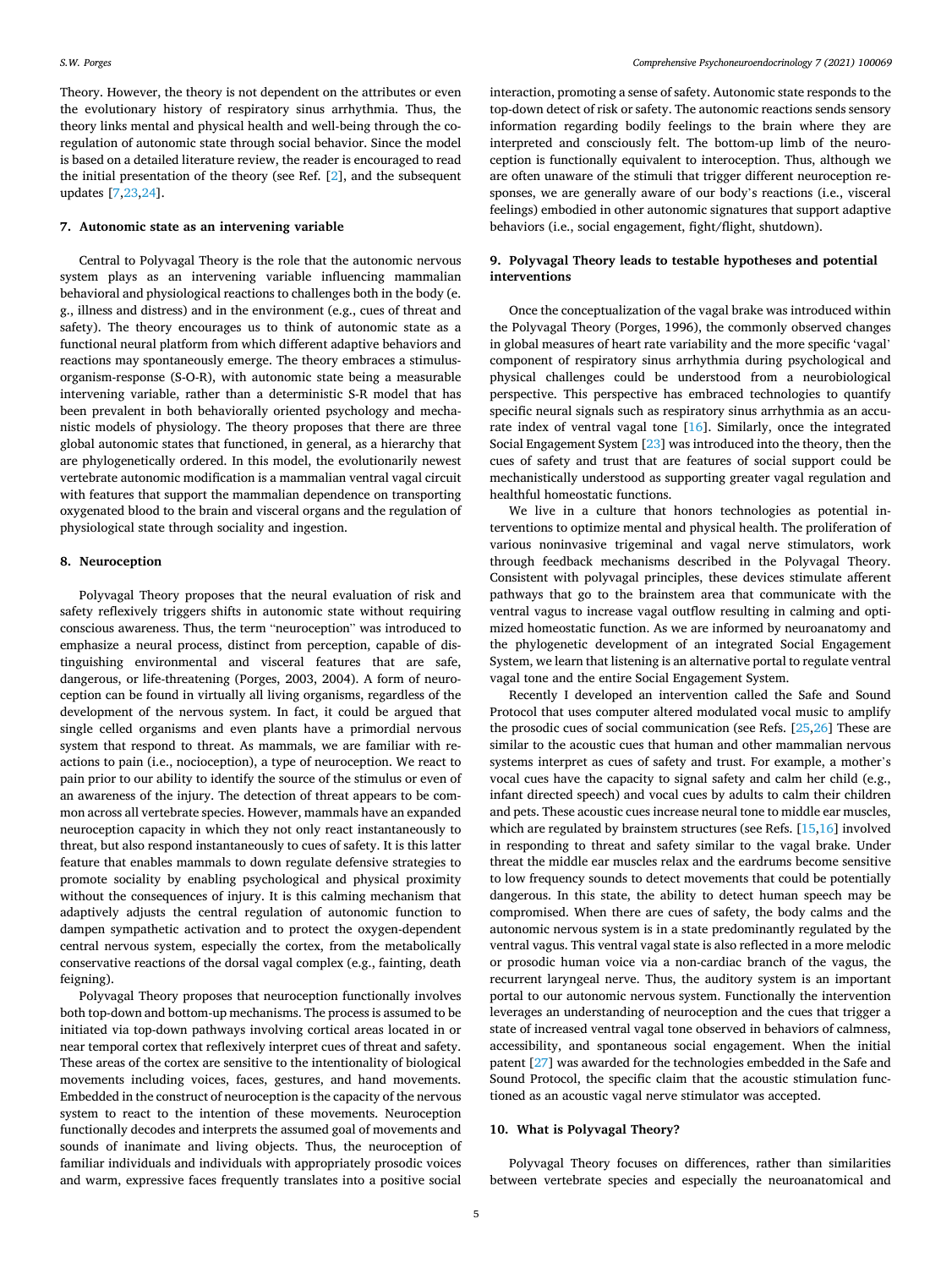functional phylogenetic changes that we observed as a product of the transition from asocial reptiles to social mammals. For example, we see profound distinctions between the mammalian respiratory sinus arrhythmia and heart rate-respiratory interactions in other vertebrates. In mammals there is a well-defined common central respiratory oscillator that sends a respiratory rhythm from the brainstem to both the heart and the bronchi. This information flows through the vagal neurons originating in the nucleus ambiguus. In fact, the oscillator can be conceptualized as an emergent property of the interactions among structures regulated by the nucleus ambiguus including the larynx and pharynx [\[28](#page-6-0)]. This, of course, is not consistent with the features of a primitive nucleus ambiguus that might be seen in vertebrates that preceded mammals. The observation of a common central oscillator is functionally unique to mammals and is the neurophysiological foundation enabling the quantification of respiratory sinus arrhythmia to function as a portal to measure ventral vagal tone.

As a theory, Polyvagal Theory has two components: 1) a descriptive model, and 2) a series of hypotheses related to explanations and applications. The first component is a model of the mammalian autonomic nervous system. The second component is hypothesis driven and future oriented, which could potentially lead to enhancements of mental and physical health. This chapter was written to help researchers distinguish between the interdisciplinary literature that supports the principles of the theory and the testing of hypotheses derived from the theory. The interdisciplinary literature supports a convergence among sources of evidence including the literatures describing: 1) the development of the neural structures regulating the autonomic nervous system, 2) the insights derived from studying the phylogeny of the autonomic nervous system, 3) research evaluating autonomic reactions to chronic stress and threat, and 4) clinical observations illustrating the principle of dissolution in physical and mental illness especially in studying both high-risk preterm infants and the personal histories of individuals who have survived trauma.

As our science evolves hopefully new technologies will be developed to measure the dynamic regulation of the dorsal vagus. When this is accomplished then a Polyvagal-informed autonomic mapping of an individual could potentially evaluate the function of each pathway. Currently, although dependent on an accurate metric of the ventral vagal tone, we have discovered a new dimension of this system that reflects 'vagal efficiency.' Vagal efficiency is a metric that evaluates the effectiveness of dynamic change in the 'vagal brake' (i.e., changes in the amplitude of respiratory sinus arrhythmia) on dynamic heart rate. In our initial published research, we identified sleep state differences in vagal efficiency in newborns [[29](#page-6-0)], a maturational influence on vagal efficiency in high-risk preterm infants [\[22](#page-6-0)], a sensitivity to alcohol [[34\]](#page-6-0) and the utility of vagal efficiency in predicting pain reduction during noninvasive vagal stimulation in adolescents with functional abdominal pain disorders (Kovacic et al., 2020). In our ongoing research, we are observing that individuals with features of dysautonomia had noticeable low vagal efficiency when compared to healthy controls [[30\]](#page-6-0). In addition, in another study we noted low vagal efficiency in survivors of trauma and maltreatment. Within the concept of dissolution, a reduction in vagal efficiency may reflect a dampening of feedback involved in regulating autonomic function that may precede end organ dysfunction.

#### **11. How would research test attributes of the Polyvagal Theory?**

The Polyvagal Theory emphasizes the role of autonomic state as an intervening variable in how we respond to internal and external cues. The theory changes the personal narrative from a documentary of events to a personalized narrative of feelings (i.e., autonomic state). Applications of Polyvagal Theory in the clinical world focus on autonomic state as a mediator of mental and physical health problems. For example, trauma retunes the autonomic nervous system from calmness and spontaneous social engagement to defense, thus interfering with the ability to socially engage, communicate, and connect. By placing autonomic state in the model as an intervening variable, neural regulation of the autonomic nervous system becomes both an assessment of neural state that would promote safety or defense and a portal for intervention. Functionally, **calm physiological states become more common and aberrant behaviors become less prevalent.** 

The theory was not proposed to be either "proven" or "falsified," but rather to be informed by research and modified. Claims of falsification would argue that the evolved changes in the autonomic nervous system would not support a social engagement system and that socially delivered cues of safety would not calm the autonomic nervous system and consequentially socialize behavior. The theory is dependent on evolution and development to structure a hierarchical model of autonomic function inclusive of the Jacksonian principle of dissolution. This model could explain how co-regulatory social interactions are not merely 'social' behaviors, but neuromodulators of autonomic state via an integrated social engagement system that is capable of either supporting or disrupting homeostatic functions. Thus, aspects of social behavior can functionally support or disrupt health.

The theory uses evolution to extract a phylogenetic sequence of autonomic regulation. This sequence identifies stages during vertebrate evolution when a spinal sympathetic nervous system and the two vagal pathways emerged and become functional via maturation in mammals. It would be difficult to argue that the sequence does not occur, although it would be possible to identify antecedent similarities in most vertebrates regardless of class or group. **The question is not whether there are similarities in ancestral vertebrates, but rather how have these circuits been adapted to provide a unique mammalian autonomic nervous system that is intimately intertwined with co-regulatory social behavior.** 

There are many examples of the unique type of sociality expressed in mammals, which differentiates mammals from their reptilian ancestors. Since Polyvagal Theory is focused on the phylogenetic transition from reptiles to mammals, it does not focus on other the sociality of other vertebrate species that evolved from reptiles (e.g., birds) following the divergence of mammals. Polyvagal Theory is dependent on the processes that evolutionary theorists describe as ex-adaptation and co-opting. These processes involve modifications that shift in the function of a structure during evolution. For example, a structure can evolve because it served one particular function, but subsequently it may come to serve another. Ex-adaptation and co-opting are common strategies of repurposing vestigial structures in both anatomy and behavior. Polyvagal Theory is agnostic about the evolutionary pressures that result in the selection of specific changes. In contrast, the theory is more 'phylogenetically' descriptive and more focused on the functional outcome of repurposing. More specifically, the theory is interested in how the structures regulated by the ventral vagal complex were repurposed to provide the regulation of an integrated social engagement system that provide the primary portal to socially engage and communicate, ingest, and calm. Current neuroanatomical knowledge documents the refinement of the ventral vagal complex in mammals. Thus, although the ventral vagus (i.e., originating in the nucleus ambiguus) may have an origin in reptiles [[31\]](#page-6-0), it appears that it is only in mammals that this pathway has been repurposed to convey and respond to social cues, via neuroception, as a potent mediator of autonomic state.

### **12. Concluding comments**

Evolution transformed attributes of the autonomic nervous system into an integrated social engagement system that incorporated a brainstem communication area (i.e., the ventral vagal complex) that regulated, via special visceral efferent pathways, the striated muscles of the face and head and coordinated these processes with the vagal regulation of the heart and the bronchi. In mammals the ventral vagal complex enables the coordination of a suck-swallow-breathe-vocalize system with the vagal regulation of the heart. As the neuroanatomy of this ingestive circuit matures, the circuit becomes a functional social